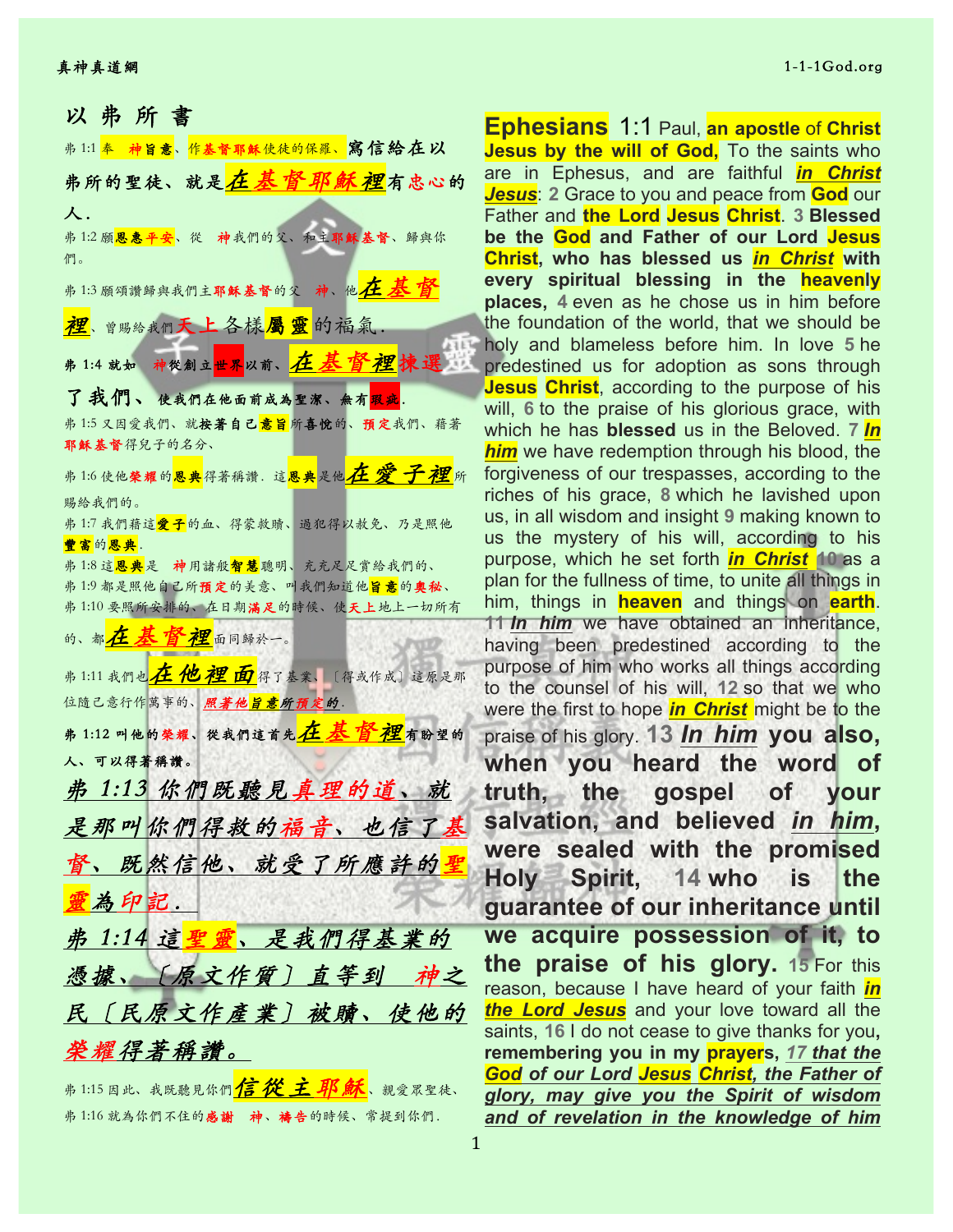### 真神真道網 1-1-1God.org としょう しょうしょう しゅうしょう しゅうしょう しゅうしゅうしゅぎょう しゅうしゅうしゅ

弗 1:17 求我們主耶穌基督的 神、榮耀的父、將那賜人智慧 和<mark>啟示</mark>的靈、賞給你們、使你們真知道他. (Triune God) 弗 1:18 並且照明你們心中的眼睛、使你們知道他的恩<mark>召</mark>有何等指 望.他在聖徒中得的基業、有何等豐盛的榮耀. 弗 1:19 並知道他向我們這信的⼈所顯的能⼒、是何等浩⼤、 弗 1:20 就是照他<mark>在 基 督 身 上 、 所運行</mark>的大能大力、使 他從死裡復活、叫他在天上坐在自己的右邊、 弗 1:21 遠超過一切執政的、掌權的、有能的、主治的、和一切有 名的.不但是今世的、連來世的也都超過了. 弗 1:22 又將萬有服在他的腳下、使他為教會作萬有之首. 弗 1:23 教會是他的身體、是那充滿萬有者所充滿的。

弗 2:1 你們死在過犯罪惡之中、他叫你們活過來. 弗 2:2 那時、你們在其中行事為人隨從今世的風俗、順服空 中掌權者的首領、就是現今在悖逆之子心中運行的邪靈. 弗 2:3 我們從前也都在他們中間、放縱肉體的私慾、隨著肉 體和心中所喜好的去行、本為可怒之子、和別人一樣. 弗 2:4 然 而 神既有豐富的憐憫. 因他愛我們的大愛、 弗 2:5 當我們死在過犯中的時候、便叫我們與 基督一同活過來. (你們得救是本乎恩) 弗 2:6 他又叫我們與基督耶穌一同復活、一同 坐在天上、

弗 2:7 要將他極豐富的<mark>恩典</mark>、就是他 向我們所施的恩慈、顯明給後來的世代看. 弗 2:8 你們得救是本乎恩、也因著 信、這並不是出於自⼰、乃是 神 所賜的. 不是出於 自誇。 弗 2:10 我們原是他的⼯作、在基 督耶穌裡造成的、為要叫我們行 善、就是 神所預備叫我們行的。 弗 2:11 所以你們應當<mark>記念</mark>、你們從前按肉體是外邦人、是稱為沒

受割禮的這名原是那些憑人手在肉身上稱為受割禮之人所起的. 弗 2:12 那時、你們與基督無關、在以色列國民以外、在所應許的 諸約上是局外人. 並且活在世上沒有指望、沒有 神

弗 2:13 你們從前遠離 神的人、如今卻<mark>在</mark>

靠著他的血、已經得親近了。

*(Triune God),* **18** having the eyes of your hearts enlightened, that you may know what is the hope to which he has called you, what are the riches of his glorious inheritance in the saints, **19** and what is the immeasurable greatness of his power toward us who believe, according to the working of his great might **20** that he worked *in Christ* when he raised him from the dead and seated him at his right hand in the **heavenly** places, **21** far above all rule and authority and power and dominion, and above every name that is named, not only in this age but also in the one to come. **22 And he put all things under his feet and gave him as head over all things to the church, 23 which is his body, the fullness of him who fills all in all.**

**2:1** And you were dead in the trespasses and sins **2** in which you once walked, following the course of this world, following the prince of the power of the air, the spirit that is now at work in the sons of disobedience—**3** among whom we all once lived in the passions of our flesh, carrying out the desires of the body and the mind, and were by nature children of wrath, like the rest of mankind. **4** But **God**, being rich in mercy, because of the great love with which he loved us, **5** even when we were dead in our trespasses, **made** us alive together with **Christ**—by grace you have been saved—**6** and raised us up with him and seated us with him in the **heaven**ly places *in Christ Jesus*, **7** so that in the coming ages he might show the immeasurable riches of his grace in kindness toward us *in Christ Jesus***. 8 For by grace you have been saved through faith. And this is not your own doing; it is the gift of God, 9 not a result of works, so that no one may boast. 10 For we are his workmanship, created**  *in Christ Jesus* **for good works, which God prepared beforehand, that we should walk in them. 11.**  Therefore remember that at one time you Gentiles in the flesh, called "the uncircumcision" by what is called the circumcision, which is **made** in the flesh by hands—**12** remember that you were at that time separated from **Christ**, alienated from the commonwealth of Israel and strangers to the covenants of promise, having no hope and without **God** in the world. **13** But now *in Christ Jesus* you who once were far off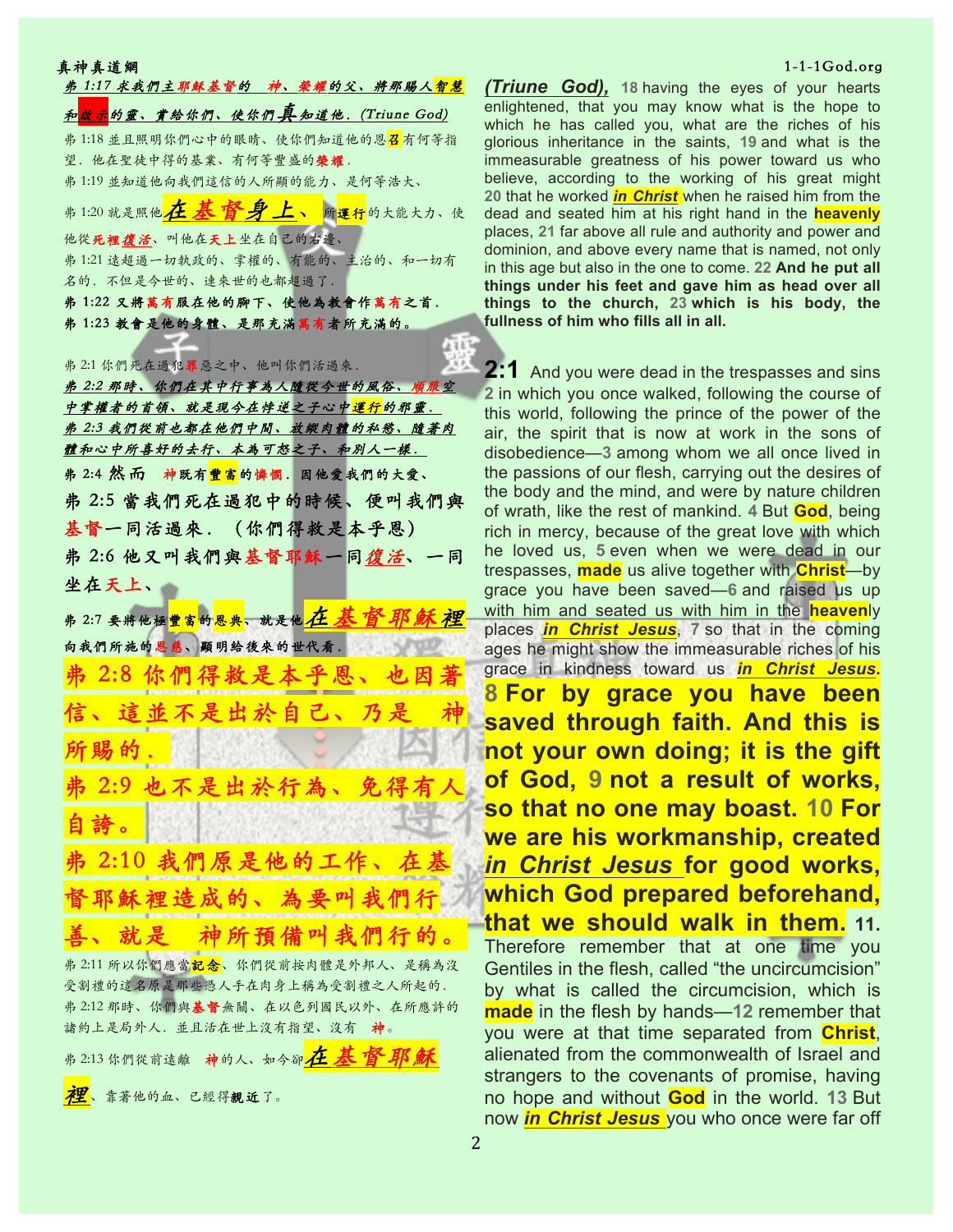弗 2:14 因他使我們**和睦**、〔原文作因他是我們的**和睦**〕將兩下<mark>合</mark> 石為一、拆毀了中間隔斷的牆.

弗 2:15 而且以自己的身體、廢掉冤仇、就是那記在律法上的規 條. 為要將兩下、藉著自己造成一個新人、如此便成就了和睦. 弗 2:16 既在十字架上滅了冤仇、便藉這十字架、使兩下歸為一 體、與 神和好了.

弗 2:17 並且來傳和平的福音給你們遠處的⼈、也給那近處的⼈。 弗 2:18 因為我們兩下<mark>藉著他</mark>被一個<mark>聖靈所感、得以進到父面前。</mark>

弗 2:19 這樣、你們不再作外人、和<mark>客旅</mark>、是與聖徒同國、是 神家裡的⼈了.

弗 2:20 並且被建造在使徒和先知的<mark>根基</mark>上、有基督耶穌自己 為房角石.

弗 2:21 各〔或作全〕房靠他聯絡得合式、漸漸成為主的聖 殿.

弗 2:22 你們也靠他同被建造成為 神藉著聖靈居住的所在。

弗 3:1 因此、我保羅為你們外邦⼈作了基督耶穌被囚的、替你們 祈禱. 〔此句乃照對十四節所加〕

弗 3:2 諒必你們曾聽見 神賜恩給我、將關切你們的職分託付我、 弗 3:3 用成示使我知道福音的奥秘、正如我以前略略寫過的. 弗 3:4 你們念了、就能曉得我深知基督的奧秘

弗 3:5 這奧秘在以前的世代、沒有叫人知道、 像如今藉著<mark>聖靈啟示</mark>他的聖使徒和先知一樣. 3:6 這 奧秘就是外邦人 富音、得以同為後嗣、 為一體、同蒙應許。 弗 3:7 我作了這福音的執事、是照 的恩賜.這恩賜是照他運行的大 能賜給我的。 弗 3:8 我本來比眾聖徒中最小的還小. 然而他還賜我這<mark>恩典</mark>、叫我 把基督那測不透的曹富、傳給外邦人. 弗 3:9 又使眾人都明白、這歷代以來隱藏在<mark>創造萬物</mark> 之 神裡的奧秘、是如何安排的. 弗 3:10 為要藉著教會、使天上執政的、掌權的、現在得知 神百 般的智慧. 弗 3:11 這是照 神從萬世以前、在我們主基督耶穌裡所定的旨 意。 弗 3:12 我們因信耶穌、就在他裡面放膽無懼、篤信不疑的來到 神面前。 弗 3:13 所以我求你們、不要因我為你們所受的患難喪膽. 這原是 你們的榮耀。

### 真神真道網 1-1-1God.org としょう しょうしょう しゅうしょう しゅうしょう しゅうしゅうしゅぎょう しゅうしゅうしゅ

have been brought near by the blood of **Christ**. **14** For he himself is our peace, who has **made** us both one and has broken down in his flesh the dividing wall of hostility **15** by abolishing the law of commandments expressed in ordinances, that he might **create** in himself one new man in place of the two, so making peace, **16** and might **reconcile** us both to **God** in one body through the cross, thereby killing the hostility. **17** And he came and preached peace to you who were far off and peace to those who were near. **18 For through him we both have access in one Spirit to the Father. 19 So then you are no longer strangers and aliens, but you are fellow citizens with the saints and members of the household of God, 20 built on the foundation of the apostles and prophets, Christ Jesus himself being the cornerstone, 21 in whom the whole structure, being joined together, grows into a holy temple** *in the Lord***. 22 In him you also are being built together into a dwelling place for God by the Spirit.**

**3 :1** For this reason I, Paul, a prisoner for **Christ Jesus** on behalf of you Gentiles—**2** assuming that you have heard of the stewardship of **God**'s grace that was given to me for you, **3** how the mystery was **made** known to me by revelation, as I have written briefly. **4** When you read this, you can perceive my insight into the mystery of **Christ**, **5** which was not **made** known to the sons of men in other generations as it has now been revealed to his

holy apostles and prophets by the Spirit. **6 This mystery is that the Gentiles are fellow heirs, members of the same body, and partakers of the promise** *in Christ Jesus* **through the gospel. 7 Of this gospel I was made a minister according to the gift of God's grace, which was given me by the working of his power.** 8 To me, though I am the very least of all the saints, this grace was given, to preach to the Gentiles the unsearchable riches of **Christ**, **9** and to bring to light for everyone what is the plan of the mystery hidden for ages **in God who created all things, 10** so that through the church the manifold wisdom of **God** might now be **made** known to the rulers and authorities in the **heaven**ly places. **11** This was according to the eternal purpose that he has realized *in Christ Jesus* our Lord, **12** in whom we have boldness and access with confidence through our faith in him.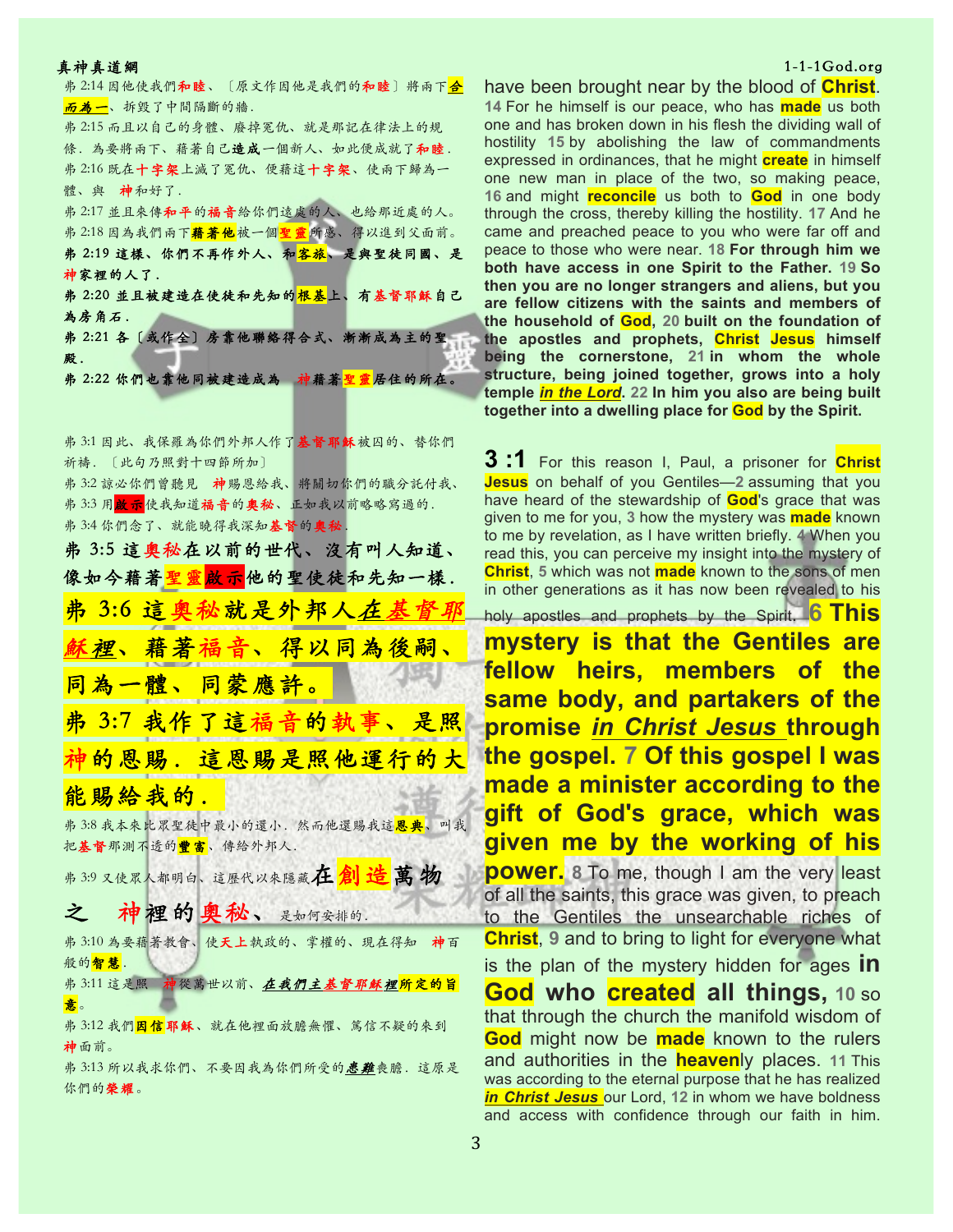## 真神真道網 1-1-1God.org としょう しょうしょう しょうしょう しゅうしょう しゅうしゅうしゅぎょう しょうしゅうしゅ 弗 3:14 因此。我在父面前屈膝、 弗 3:15 (天上地上的各〔或作全〕家、都是 從他得名) 弗 3:16 求他按著他豐盛的榮耀、<mark>藉著他</mark>的 靈、叫你們心裡的力量剛強起來、 弗 3:17 使基督因你們的信、住在你們心裡、 叫你們的愛⼼、有根有基、 弗 3:18 能以和眾聖徒一同明白基督的愛、是 何等長闊高深、 弗 3:19 並知道這愛是過於人所能測度的、便 叫 神一切所充滿的、充滿了你們。 弗 3:20 神能照著運行在我們心裡的大力、 充充足足的成就一切超過我們所求所想的. 弗 3:21 但願他在教會中、並<mark>在基</mark> 督耶穌裡、得著榮耀、直到世世代 代、永永遠遠。阿們。

弗 4:1 我為主被囚的勸你們、既然 事為人就當與蒙召的恩相 稱. 忍耐、 心互相實 用和平彼此聯 靈所賜合而為一的心。 4:4 身體只有一個、 、正如你們蒙召、同有 望、 4:5 一主、一信、 4:6 一 神、就是眾人的父 乎眾⼈之上、貫乎眾⼈之中、也住 在眾⼈之內。 弗 4:7 我們各⼈蒙恩、都是照基督

**13** So I ask you not to lose heart over what I am suffering for you, which is your glory. **14 For this reason I bow my knees before the Father, 15 from whom every family in heaven and on earth is named, 16 that according to the riches of his glory he may grant you to be strengthened with power through his Spirit in your inner being, 17 so that Christ may dwell in your hearts through faith—that you, being rooted and grounded in love, 18 may have strength to comprehend with all the saints what is the breadth and length and height and depth, 19 and to know the love of Christ that surpasses knowledge, that you may be filled with all the fullness of God. 20 Now to him who is able to do far more abundantly than all that we ask or think, according to the power at work within us, 21 to him be glory in the church and** *in Christ Jesus* **throughout all generations, forever and ever. Amen. (Triune God)**

**4:1 I therefore, a prisoner for the Lord, urge you to walk in a manner worthy of the calling to which you have been called, 2 with all humility and gentleness, with patience, bearing with one another in love, 3 eager to maintain the unity of the Spirit in the bond of peace. 4 There is one body and one Spirit—just as you were called to the one hope that belongs to your call—5 one Lord, one faith, one baptism, 6 one God and Father of all, who is over all and through all and in all. 7 But grace was given to each one of us according to the measure of Christ's gift. 8 Therefore it says,**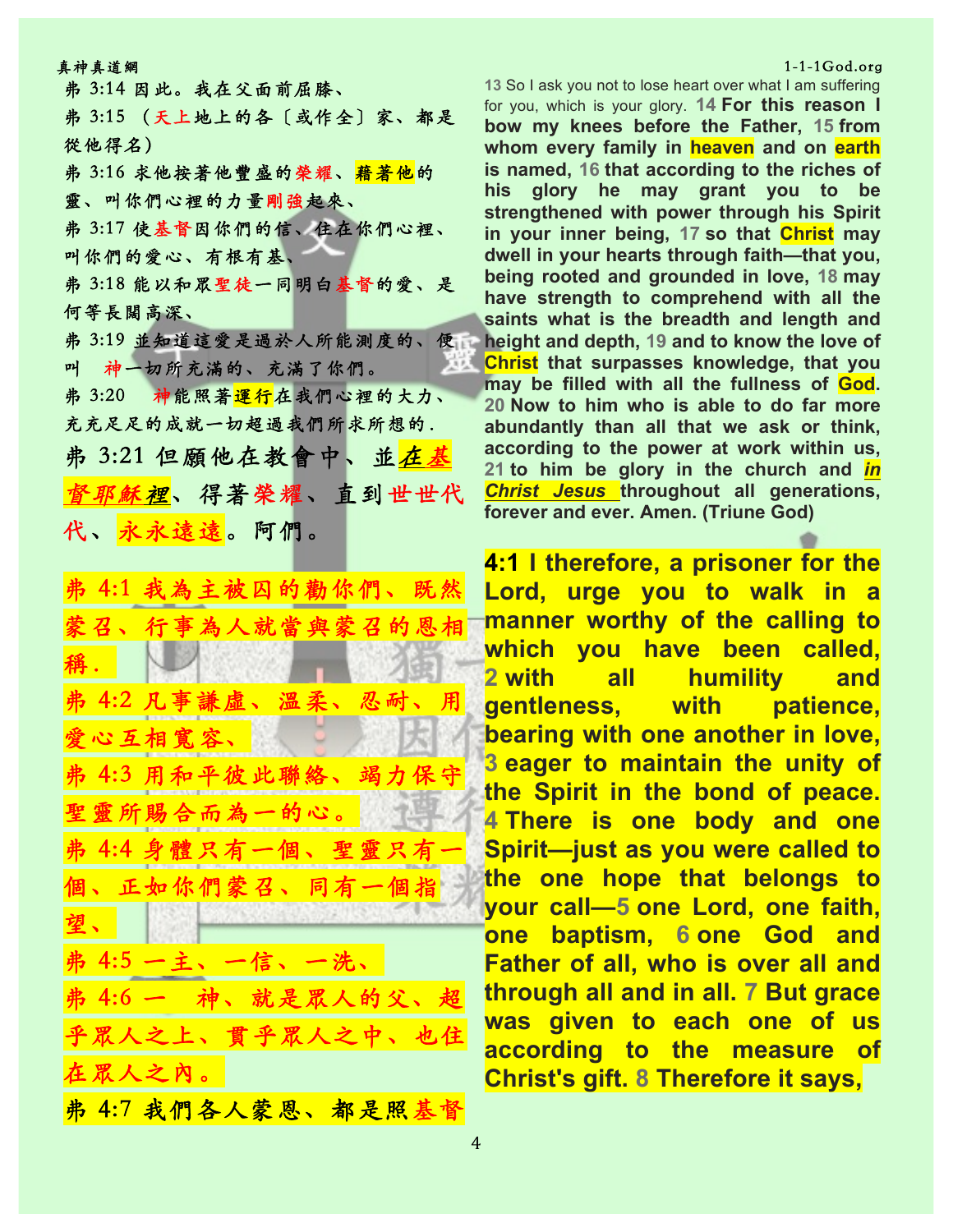真神真道網 1-1-1God.org としょう しょうしょう しょうしょう しょうしょう しょうしゅう しょうしゅうしゅぎょう

| 所量給各人的恩賜。                                                             |
|-----------------------------------------------------------------------|
| 弗 4:8 所以經上說、『他升上高天的                                                   |
| 時候、擄掠了仇敵、將各樣的恩賜賞                                                      |
| 給人。』                                                                  |
| 弗 4:9 (既說升上、豈不是先降在地                                                   |
| 下麼.                                                                   |
| 弗 4:10 那降下的、就是遠升諸天之上                                                  |
| 要充滿萬有的。)                                                              |
| 弗 4:11 他所賜的有使徒、有先                                                     |
| 知.有傳福音的.有牧師和教師.                                                       |
| <b>弗 4:12 為要成全聖徒、各盡其</b>                                              |
| 職、建立基督的身體.                                                            |
| 弗 4:13 直等到我們眾人在真道上                                                    |
| 同歸於一、認識 神的兒子、<br>得以                                                   |
| 長大成人、滿有基督長成的身量.                                                       |
| 弗 4:14 使我們不再作小孩子、中                                                    |
| 了人的詭計、和欺騙的法術、被一                                                       |
| <mark>切異教之風搖動、飄來飄去、就隨</mark>                                          |
| <u>從各樣的異端.</u>                                                        |
| 弗 4:15 惟用愛心說誠實話、凡事                                                    |
| 長進、連於元首基督。                                                            |
| 弗 4:16 全身都靠他聯絡得合式、                                                    |
| 百節各按各職、照著各體的功用、                                                       |
| 彼此相助、便叫身體漸漸增長、在                                                       |
| 愛中建立自己。                                                               |
| 弗4:17所以我說、且在主裡確實的說、你們行事、不要再                                           |
| 像外邦人存虚妄 <mark>的心</mark> 行事.<br>弗 4:18 他們心地昏昧、與 神所賜的 <mark>生命</mark> 隔 |
| 絕了、都因自己無知、心裡剛硬.                                                       |

**"When he ascended on high he led a host of captives, and he gave gifts to men."**

**9 (In saying, "He ascended," what does it mean but that he had also descended into the lower regions, the earth? 10 He who descended is the one who also ascended far above all the heavens, that he might fill all things.) 11 And he gave the apostles, the prophets, the evangelists, the shepherds and teachers, 12 to equip the saints for the work of ministry, for building up the body of Christ, 13 until we all attain to the unity of the faith and of the knowledge of the Son of God, to mature manhood, to the measure of the stature of the fullness of Christ,** *14 so that we may no longer be children, tossed to and fro by the waves and carried about by every wind of doctrine, by human cunning, by craftiness in deceitful schemes.* **15 Rather, speaking the truth in love, we are to grow up in every way into him who is the head, into Christ, 16 from whom the whole body, joined and held together by every joint with which it is equipped, when each part is working properly, makes the body grow so that it builds itself up in love. 17 Now** this I say and testify *in the Lord*, that you must no longer walk as the Gentiles do, in the futility of their minds. **18** They are darkened in their understanding, alienated from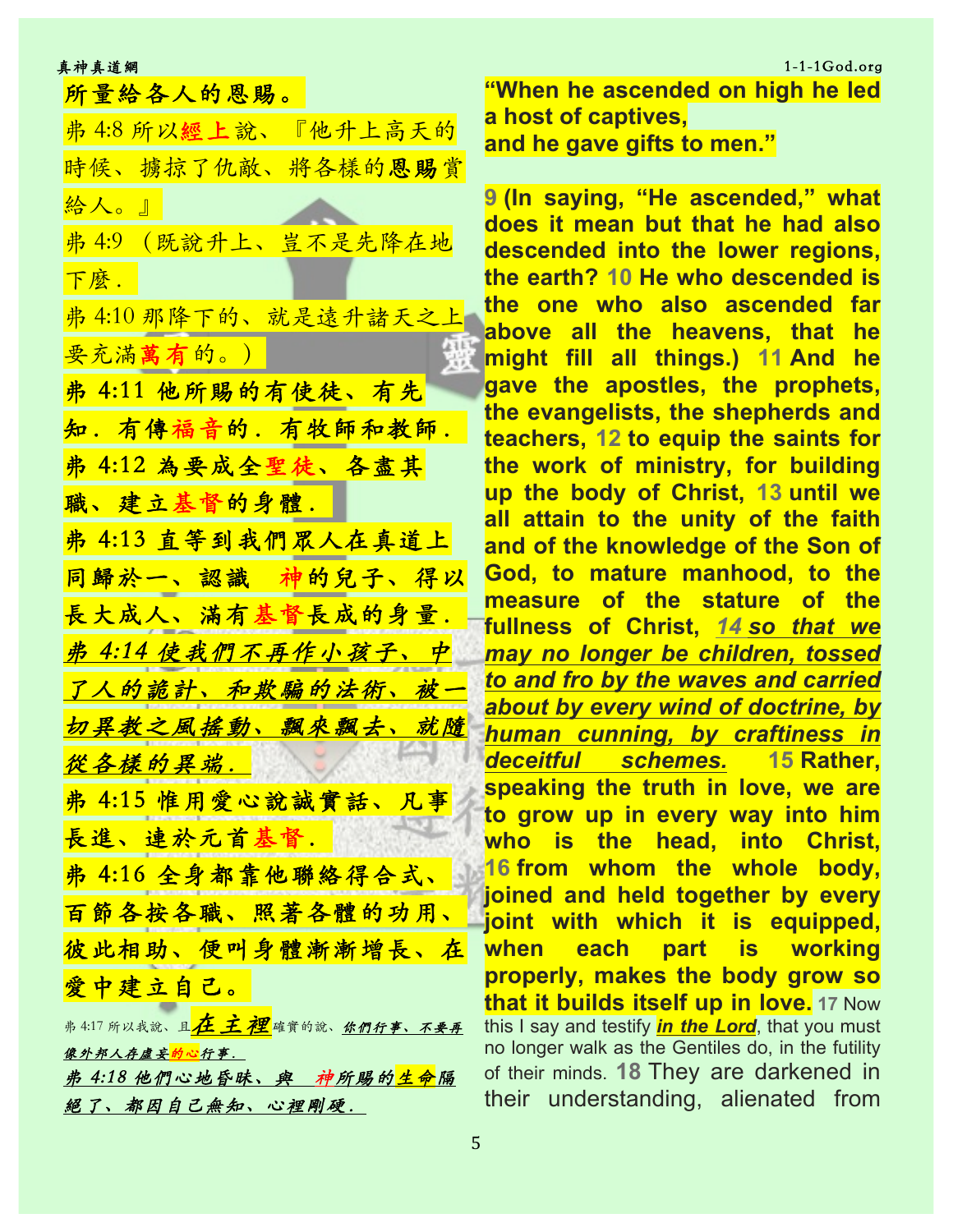| 真神真道網                                     |
|-------------------------------------------|
| 弗 4:19 良心既然喪盡、就放縱私慾、貪行種<br>種的污穢。          |
| 弗 4:20 你們學了基督、卻不是這                        |
|                                           |
| 樣.                                        |
| 弗 4:21 如果你們聽過他的道、領                        |
| 了他的教、學了他的真理、                              |
| 弗 4:22 就要脱去你們從前行為上                        |
| 的舊人. 這舊人是因私慾的迷惑、                          |
| 漸漸變壞的.                                    |
| 弗 4:23 又要將你們的心志改換一                        |
| 新.                                        |
| 弗 4:24 並且穿上新人.這新人是                        |
| 照著 神的形像造的、有真理的仁                           |
| 義、和聖潔。(Truth, Just,                       |
| Holiness)                                 |
| 弗 4:25 所以你們要棄絕謊言、各人與 <mark>鄰舍</mark> 說實   |
| 話.因為我們是互相為肢體。                             |
| 弗 4:26 生氣卻不要犯罪. 不可含                       |
| 怒到日落.                                     |
| 弗 4:27 也不可給魔鬼留地步。                         |
| 弗 4:28 從前偷竊的、不要再偷.總要勞力、親手作正經事、            |
| 就可有餘、分給那缺少的人。<br>弗 4:29 污穢的言語、 一句不可出口、只要隨 |
| 事說造就人的好話、叫聽見的人得益處。                        |
| 弗 4:30 不要叫 神的聖靈擔憂.你們原是受                   |
| 了他的 <u>印記</u> 、等候得贖的日子來到。                 |
| 弗 4:31 一切苦毒、惱恨、 忿怒、                       |
| 嚷鬧、毀謗、並一切的惡毒、                             |
| 〔或作陰毒〕都當從你們中間除                            |
| 掉.                                        |
|                                           |

 $1-1-1$ God.org the life of **God** because of the ignorance that is in them, due to their hardness of heart. **19** They have become callous and have given themselves up to sensuality, greedy to practice every kind of impurity. **20 But that is not the way you learned Christ!—21 assuming that you have heard about him and were taught in him, as the truth is in Jesus, 22 to put off your old self, which belongs to your former manner of life and is corrupt through deceitful desires, 23 and to be renewed in the spirit of your minds, 24** and to put on the new self, **created** after the likeness of **God** in true righteousness and holiness. **25** Therefore, having put away falsehood, let each one of you speak the truth with his neighbor, for we are members one of another. *26 Be angry and do not sin; do not let the sun go down on your anger, 27 and give no opportunity to the devil.* **28 Let the thief no longer steal, but rather let him labor, doing honest work with his own hands, so that he may have something to share with anyone in need. 29 Let no corrupting talk come out of your mouths, but only such as is good for building up, as** 

**fits the occasion, that it may give grace to those who hear. 30 And do not grieve the Holy Spirit of God, by whom you were sealed for the day of redemption.** *31 Let all bitterness and wrath and anger and clamor and slander be put away from you, along with all* 

*malice.* **32 Be kind to one** 

**another, tenderhearted,** 

6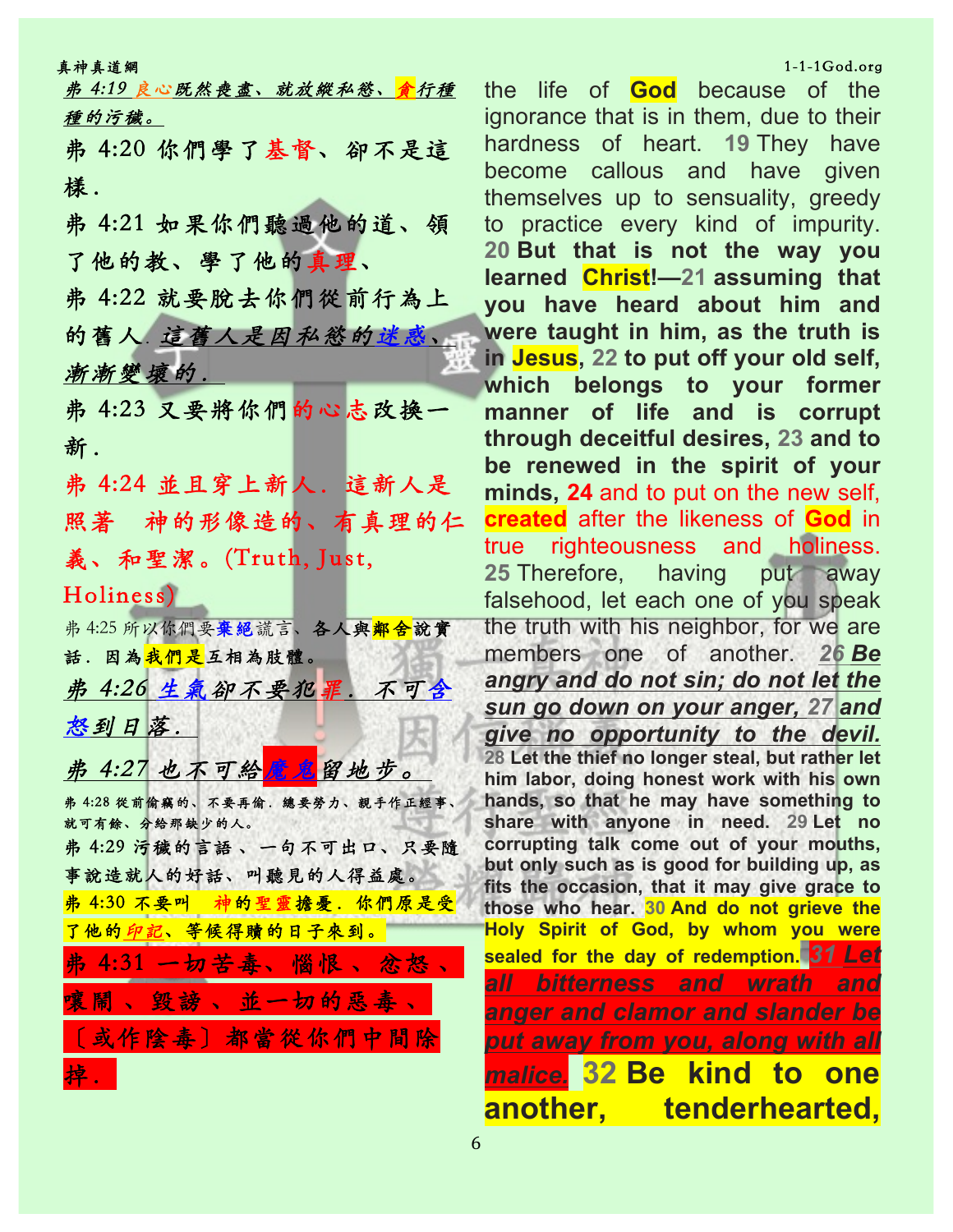### $1-1-1$ God.org

|  |  | 真神真道網 |  |
|--|--|-------|--|
|  |  |       |  |

|  |  |           |  | 弗 4:32 並要以恩慈相待、存憐憫 |  |  |
|--|--|-----------|--|--------------------|--|--|
|  |  |           |  | 的心、彼此饒恕、正如 神在基督    |  |  |
|  |  | 裡饒恕了你們一樣。 |  |                    |  |  |
|  |  |           |  |                    |  |  |

弗 5:1 所以你們該效法 神、好像 蒙慈愛的兒女一樣. 弗 5:2 也要憑愛心行事、正如基督愛我 們、為我們捨了自己、當作馨香的供物、和 祭物、獻與 市

弗 5:3 至於淫亂、並一切污穢、或是貪婪、在你們中間連提都不 可、⽅合聖徒的體統。

弗 5:4 淫詞、妄語、和戲笑的話、都不相宜、總要說感

## 謝的話。

弗 5:5 因為你們確實的知道、無論是淫亂的、是污穢的、是有貪

<mark>心</mark>的、在基督和 神<u>的國</u>裡、都是無分的. 有<mark>貪心</mark>

## 的、就與拜偶像的一樣。

弗 5:6 不要被人虛浮的話欺哄. 因這些事、 神的忿怒必臨到那悖 逆之子。

弗 5:7 所以你們不要與他們同夥。

弗 5:8 從前你們是暗昧的、但如今<mark>在 主 裡</mark>面是光明的、 行事為人就當像光明的子女.

弗 5:9 光明所結的果子、就是一切

## 良善、公義、誠實.

弗 5:10 總要察驗何為主所喜悅的 事。

弗 5:11 那暗昧無益的事、不要與人同行、倒要責備行這事的人. 弗 5:12 因為他們暗中所行的、就是提起來、也是可恥的。 弗 5:13 几事受了責備、就被光顯明出來. 因為一切能顯明的、就 是光。

<sup>弗</sup> 5:14 所以主說、你這睡著的⼈、當 醒過來、從死裡復活 、基督就要 光照你了。

弗 5:15 你們要謹慎行事、不要像 愚昧人、當像智慧人.

# **forgiving one another, as God** *in Christ* **forgave you.**

**5 :1 Therefore be imitators of God, as beloved children. 2 And walk in love, as Christ loved us and gave himself up for us, a fragrant offering and sacrifice to** 

**God. 3** But sexual immorality and all impurity or covetousness must not even be named among you, as is proper among saints. **4** Let there be no filthiness nor foolish talk nor crude

joking, which are out of place, **but instead** 

**let there be thanksgiving. 5** For you may be sure of this, that everyone who is sexually immoral or impure, or *who is covetous (that is, an idolater),* has no inheritance in the kingdom of **Christ** and **God**. **6** Let no one deceive you with empty words, for because of these things the wrath of **God** comes upon the sons of disobedience. **7** Therefore do not become partners with them; **8** for at one time you were darkness, but now you are light *in the Lord*. Walk as children of light **9 (for the fruit of light is found in all that is good and right and true), 10 and try to discern what is pleasing to the Lord. 11** Take no part in the unfruitful works of darkness, but instead expose them. **12** For it is shameful even to speak of the things that they do in secret. **13** But when anything is exposed by the light, it becomes visible, **14** for anything that becomes visible is light. **Therefore it** 

**says,**

**"Awake, O sleeper, and arise from the dead, and Christ will shine on you."**

**15 Look carefully then how you**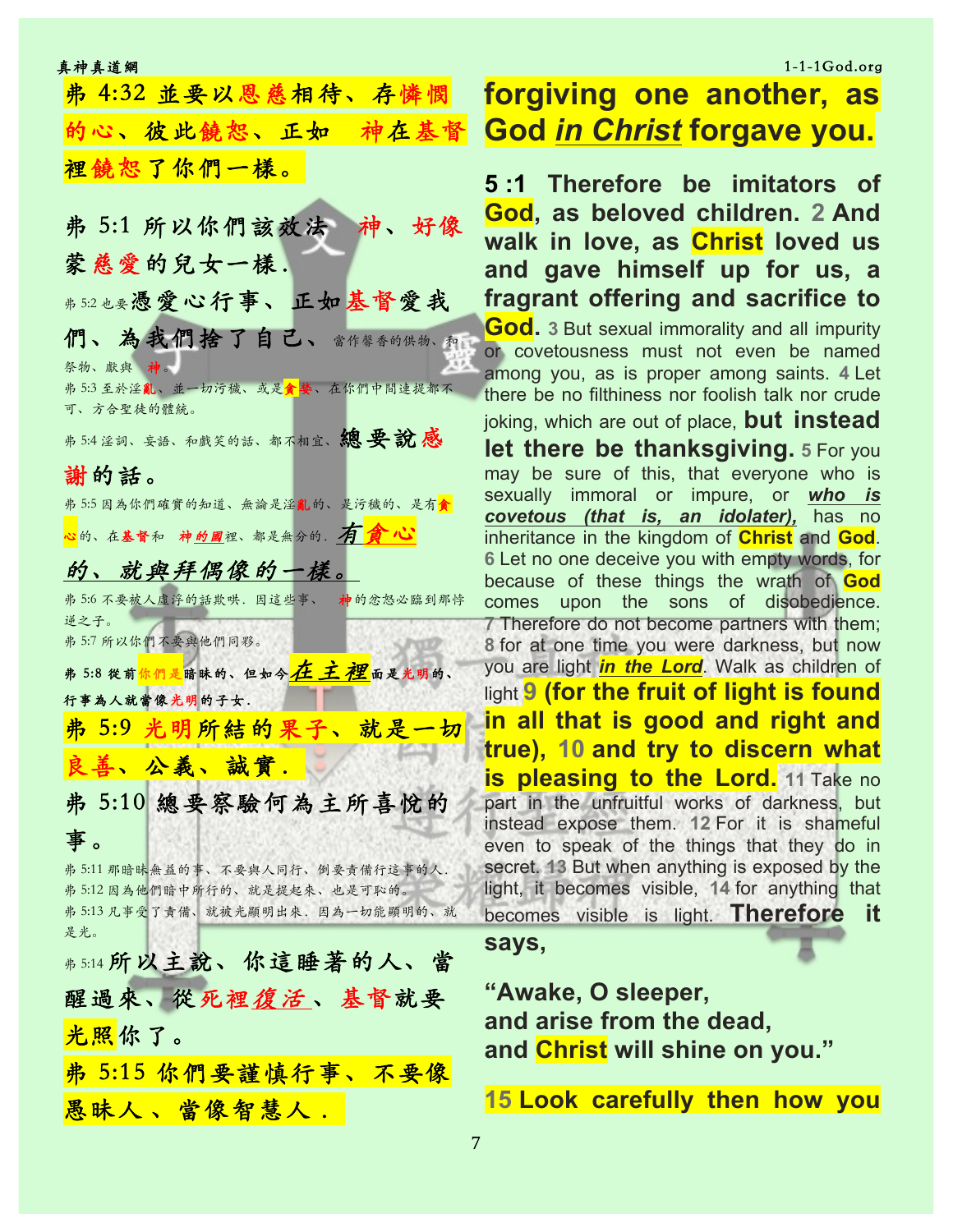| 真神真道網              |
|--------------------|
| 弗 5:16 要愛惜光陰、因為現今的 |
| 世代邪惡。              |
| 弗 5:17 不要作糊塗人、要明白主 |
| 的旨意如何。             |
| 弗 5:18 不要醉酒、酒能使人放  |
| 荡、乃要被聖靈充滿。         |
| 弗 5:19 當用詩章、 頌詞、 靈 |
| 歌、彼此對說、口唱心和的讚      |
| 主.                 |
| 弗 5:20 凡事要奉我們主耶穌基督 |
| 的名、常常感謝父 神。        |
| 弗 5:21 又當存敬畏基督的心、彼 |
| 此順服。               |
| 弗 5:22 你們作妻子的、當順服自 |
| 己的丈夫、如同順服主.        |
| 弗 5:23 因為丈夫是妻子的頭、如 |
| 同基督是教會的頭.他又是教會全    |
| 體的救主。              |
| 弗 5:24 教會怎樣順服基督、妻子 |
| 也要怎樣凡事順服丈夫。        |
| 弗 5:25 你們作丈夫的、要愛你們 |
| 的妻子、正如基督愛教會、為教會    |
| 捨己.                |
| 弗 5:26 要用水藉著道、把教會洗 |
| 淨、成為聖潔、            |
| 弗 5:27 可以獻給自己、作個榮耀 |
| 的教會、毫無玷污皺紋等類的病、    |
| 乃是聖潔沒有瑕疵的。         |

**16 making the best use of the time, because the days are evil. 17 Therefore do not be foolish, but understand what the will of the Lord is. 18 And do not get drunk with wine, for that is debauchery, but be filled with the Spirit, 19 addressing one another in psalms and hymns and spiritual songs, singing and making melody to the Lord with your heart, 20 giving thanks always and for everything to God the Father in the name of our Lord Jesus Christ, 21 submitting to one another out of reverence for Christ. 22 Wives, submit to your own husbands, as to the Lord. 23 For the husband is the head of the wife even as Christ is the head of the church, his body, and is himself its Savior. 24 Now as the church submits to Christ, so also wives should submit in everything to their husbands. 25 Husbands, love your wives, as Christ loved the church and gave himself up for her, 26 that he might sanctify her, having cleansed her by the washing of water with the word, 27 so that he might present the church to himself in splendor, without spot or wrinkle or any such thing, that she might be holy and without** 

**walk, not as unwise but as wise,** 

 $1-1-1$ God.org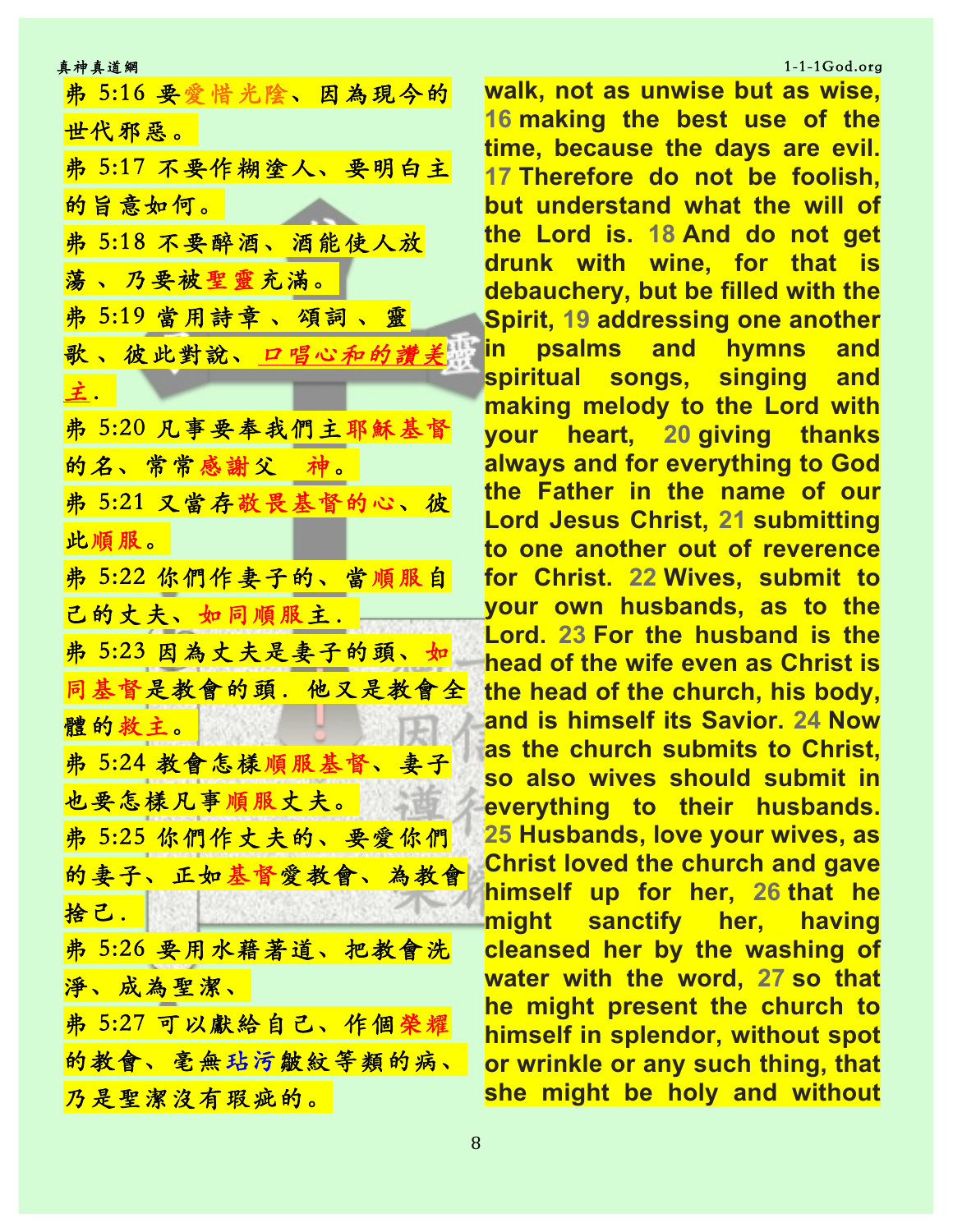真神真道網 1-1-1God.org としょう しょうしょう しょうしょうしゅぎょう しゅうしゅう しょうしゅうしゅぎょう しょうしゅうしゅ 弗 5:28 丈夫也當照樣愛妻子、如 同愛自己的身子.愛妻子、便是愛 自己了。 弗 5:29 從來沒有人恨惡自己的身 子、總是保養顧惜、正像基督待教 會一樣. 弗 5:30 因我們是他身上的肢體。 〔有古卷在此有就是他的骨他的 肉〕 弗 5:31 為這個緣故、人要離開父 母、與妻⼦連合、⼆⼈成為⼀體。 弗 5:32 這是極⼤的奧秘、但我是 指著基督和教會說的。 弗 5:33 然而你們各人都當愛妻 子、如同愛自己一樣. 妻子也當敬. 重他的丈夫。 弗 6:1 你們作兒女的、要在主裡聽 從父母、這是理所當然的。 弗 6:2 要孝敬父母、使你得福、在 世長壽.這是第⼀條帶應許的誡 命。 弗 6:3 見上節 弗 6:4 你們作父親的、不要惹兒女的氣、只要照著主的教訓和警 戒、養育他們。 弗 6:5 你們作僕⼈的、要懼怕戰 就、用誠實的心聽從你們肉身的主 人、好像聽從基督一般。 弗 6:6 不要只在眼前事奉、像是討

人喜歡的、要像基督的僕人、從心

**blemish. 28 In the same way husbands should love their wives as their own bodies. He who loves his wife loves himself. 29 For no one ever hated his own flesh, but nourishes and cherishes it, just as Christ does the church, 30 because we are members of his body. 31 "Therefore a man shall leave his father and mother and hold fast to his wife, and the two shall become one flesh." 32 This mystery is profound, and I am saying that it refers to Christ and the church. 33 However, let each one of you love his wife as himself, and let the wife see that she respects her husband.**

**6:1** Children, obey your parents *in the Lord*, for this is right. **2** "Honor your father and mother" (this is the first commandment with a promise), **3** "that it may go well with you and that you may live long in the land." **4** Fathers, do not provoke your children to anger, but bring them up in the discipline and instruction of **the Lord**. **5 Bondservants, obey your earthly masters with fear and trembling, with a sincere heart, as you would Christ, 6 not by the way of eye-service, as peoplepleasers, but as bondservants of Christ, doing the will of God from the heart, 7 rendering service with a good will as to the Lord**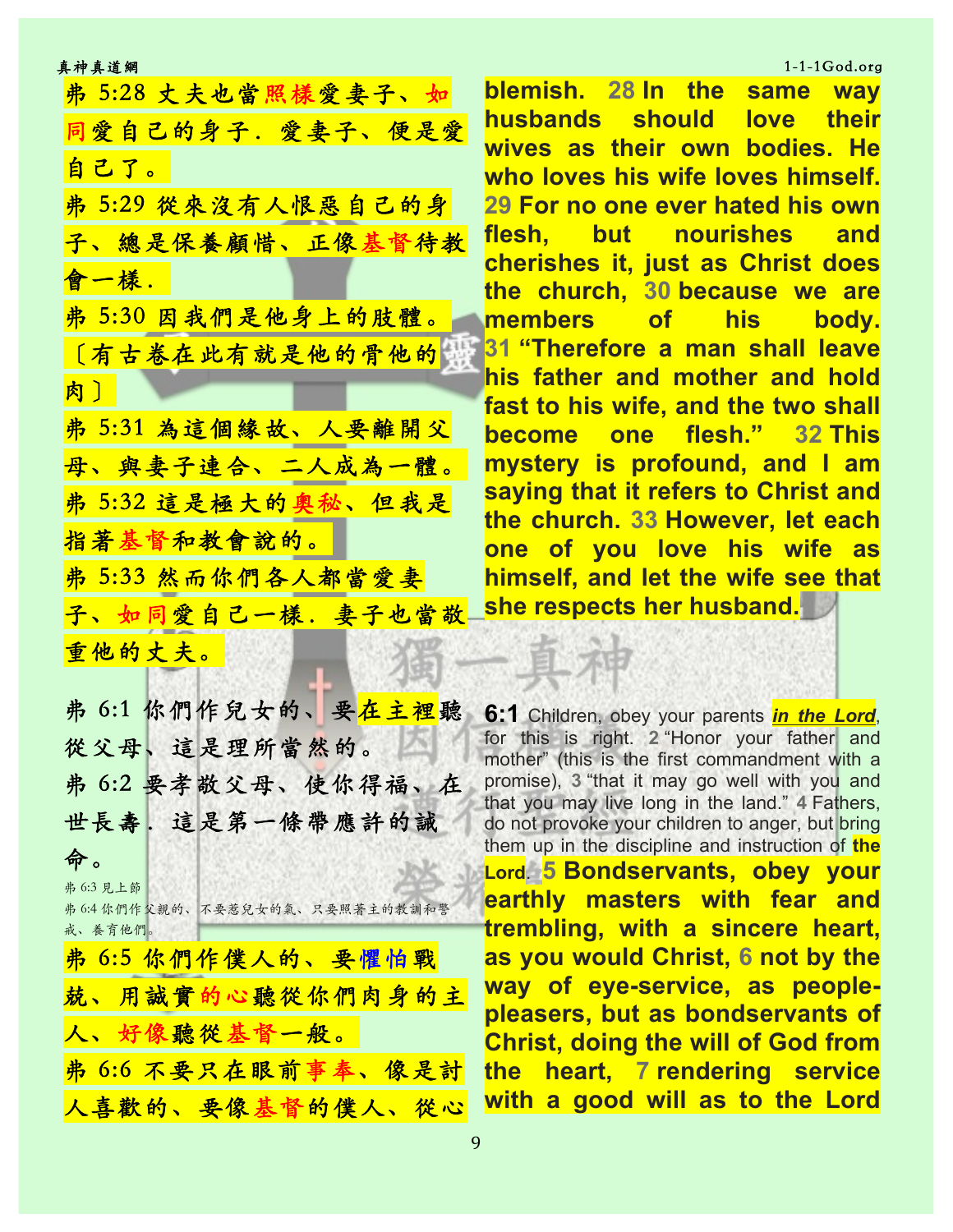## 裡導行 神的旨意.

真神真道網 1-1-1God.org としょう しょうしょう しょうしょうしゅぎょう しょうしゅう しょうしゅうしゅぎょう しょうしゅうしゅ

| 弗 6:7 甘心事奉、好像服事主、不                                             |
|----------------------------------------------------------------|
| 像服事人。                                                          |
| 弗 6:8 因為曉得各人所行的善事、不論是為奴的、是自主的、都必<br>按所行的得主的賞賜。                 |
| 弗 6:9 你們作主人的待僕人、也是一理、不要威嚇他們.<br>因<br>為知道他們和你們、同有一位主在天上、他並不偏待人。 |
| 弗 6:10 我還有末了的話、你們要                                             |
| 靠著主、倚賴他的大能大力、作剛                                                |
| 強的人。                                                           |
| 弗 6:11 要穿戴 神所赐的全副軍                                             |
| 装、就能抵擋魔鬼的詭計。                                                   |
| 弗 6:12 因我們並不是與屬 <mark>血氣</mark> 的                              |
| 爭戰、乃是與那些執政的、<br>掌權                                             |
| 的、管轄這幽暗 <mark>世界</mark> 的、以及天空                                 |
| 屬靈氣的惡魔爭戰。〔兩爭戰原文                                                |
| 都作摔跤】                                                          |
| 弗 6:13 所以要拿起 神所賜的全                                             |
| 副軍裝、好在磨難的日子、抵擋仇                                                |
| 敵、並且成就了一切、還能站立得                                                |
| 住。                                                             |
| 弗 6:14 所以要站穩了、用真理當                                             |
| 作帶子束腰、用 <mark>公義</mark> 當作護心鏡遮                                 |
| 胸.                                                             |
| 弗 6:15 又用平安的福音、當作預                                             |
| 備走路的鞋穿在腳上.                                                     |
| 弗 6:16 此外又拿著信德當作籐                                              |
| 牌、可以滅盡那惡者一切的火箭.                                                |
| 弗 6:17 並戴上 <mark>救恩</mark> 的頭盔、拿著                              |
| 聖靈的寶劍、就是 神的道.                                                  |

**and not to man, 8** knowing that whatever good anyone does, this he will receive back from **the Lord**, whether he is a bondservant or is free. **9** Masters, do the same to them, and stop your threatening, knowing that he who is both their Master and yours is in **heaven**, and that there is no partiality with him.

**10 Finally, be strong** *in the Lord*  **and in the strength of his might. 11 Put on the whole armor of God, that you may be able to stand against the schemes of the devil. 12 For we do not wrestle against flesh and blood, but against the rulers, against the authorities, against the cosmic powers over this present darkness, against the spiritual forces of evil in the heavenly places. 13 Therefore take up the whole armor of God, that you may be able to withstand in the evil day, and having done all, to stand firm. 14 Stand therefore, having fastened on the belt of truth, and having put on the breastplate of righteousness, 15 and, as shoes for your feet, having put on the readiness given by the gospel of peace. 16 In all circumstances take up the shield of faith, with which you can extinguish all the flaming darts of the evil one; 17 and take the helmet of salvation, and the sword of the Spirit, which is the word of God, 18 praying at all times in the**